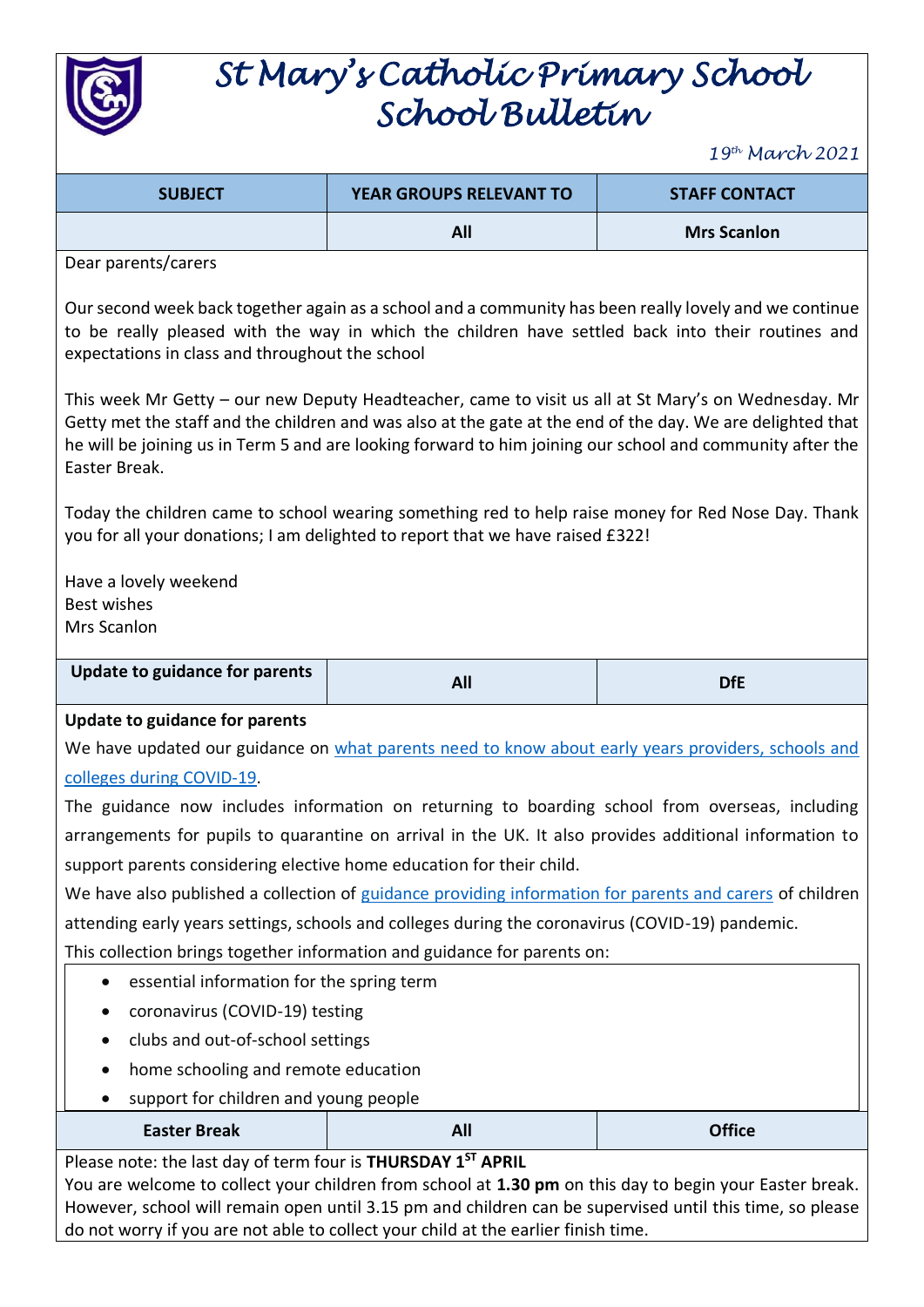| <b>Zones of Regulation</b>                                                                                                                                                                                                                                                                                                                                                                                                | All       |                            | <b>Miss Heathcote</b> |                   |
|---------------------------------------------------------------------------------------------------------------------------------------------------------------------------------------------------------------------------------------------------------------------------------------------------------------------------------------------------------------------------------------------------------------------------|-----------|----------------------------|-----------------------|-------------------|
| Zones of Regulation is a system that we are introducing into all classes at St Mary's to support mental health and<br>wellbeing. The system teaches children to become aware of, identify, recognise and regulate their feelings or<br>emotions. Children are given a variety of tools and techniques to help them (ultimately) self-regulate to promote<br>their own wellbeing and make healthy connections with others. |           |                            |                       |                   |
| Emotions or feelings are categorised into 4 different zones, these zones are colour coded as follows:                                                                                                                                                                                                                                                                                                                     |           |                            |                       |                   |
|                                                                                                                                                                                                                                                                                                                                                                                                                           | <b>GO</b> | <b>SLOW</b><br><b>STOP</b> |                       |                   |
| This poster gives some examples of the sorts of emotions located in each colour zone:                                                                                                                                                                                                                                                                                                                                     |           |                            |                       |                   |
|                                                                                                                                                                                                                                                                                                                                                                                                                           |           | law Dawn                   |                       |                   |
| Sad                                                                                                                                                                                                                                                                                                                                                                                                                       |           |                            |                       |                   |
|                                                                                                                                                                                                                                                                                                                                                                                                                           | -xcitec   |                            |                       |                   |
|                                                                                                                                                                                                                                                                                                                                                                                                                           |           |                            | <b>ACCIDENTS</b>      |                   |
| Tred                                                                                                                                                                                                                                                                                                                                                                                                                      |           |                            | Mad                   |                   |
| Children are taught that it is perfectly natural to experience the emotions from all zones. They are taught<br>strategies to manage, or regulate, tricky emotions. Emotions are not the problem but the actions with which we<br>respond to ouremotions may cause problems, we learn to act appropriately. Find out more at:<br>https://www.zonesofregulation.com/learn-more-about-the-zones.html                         |           |                            |                       |                   |
| Mass at St Mary's Church and<br><b>Easter Services</b>                                                                                                                                                                                                                                                                                                                                                                    | All       |                            |                       | <b>Fr Dominic</b> |
| A reminder that Fr Dominic welcomes everyone back to the public celebration of Mass at St Mary's.                                                                                                                                                                                                                                                                                                                         |           |                            |                       |                   |
| Places need to be booked for Saturday, Sunday and Easter Masses respectively.<br>Saturday 6pm<br>https://www.eventbrite.co.uk/e/saturday-evening-vigil-mass-at-6pm-at-st-marys-rc-church-                                                                                                                                                                                                                                 |           |                            |                       |                   |
| crowborough-tickets-130904503895<br>Sunday 9.30am<br>https://www.eventbrite.co.uk/e/sunday-mass-at-930am-at-st-marys-rc-church-crowborough-tickets-                                                                                                                                                                                                                                                                       |           |                            |                       |                   |

Easter weekend

[https://www.eventbrite.co.uk/e/easter-sunday-and-weekend-2021-mass-bookings-at-st-marys](https://www.eventbrite.co.uk/e/easter-sunday-and-weekend-2021-mass-bookings-at-st-marys-crowborough-tickets-130905121743)[crowborough-tickets-130905121743](https://www.eventbrite.co.uk/e/easter-sunday-and-weekend-2021-mass-bookings-at-st-marys-crowborough-tickets-130905121743)